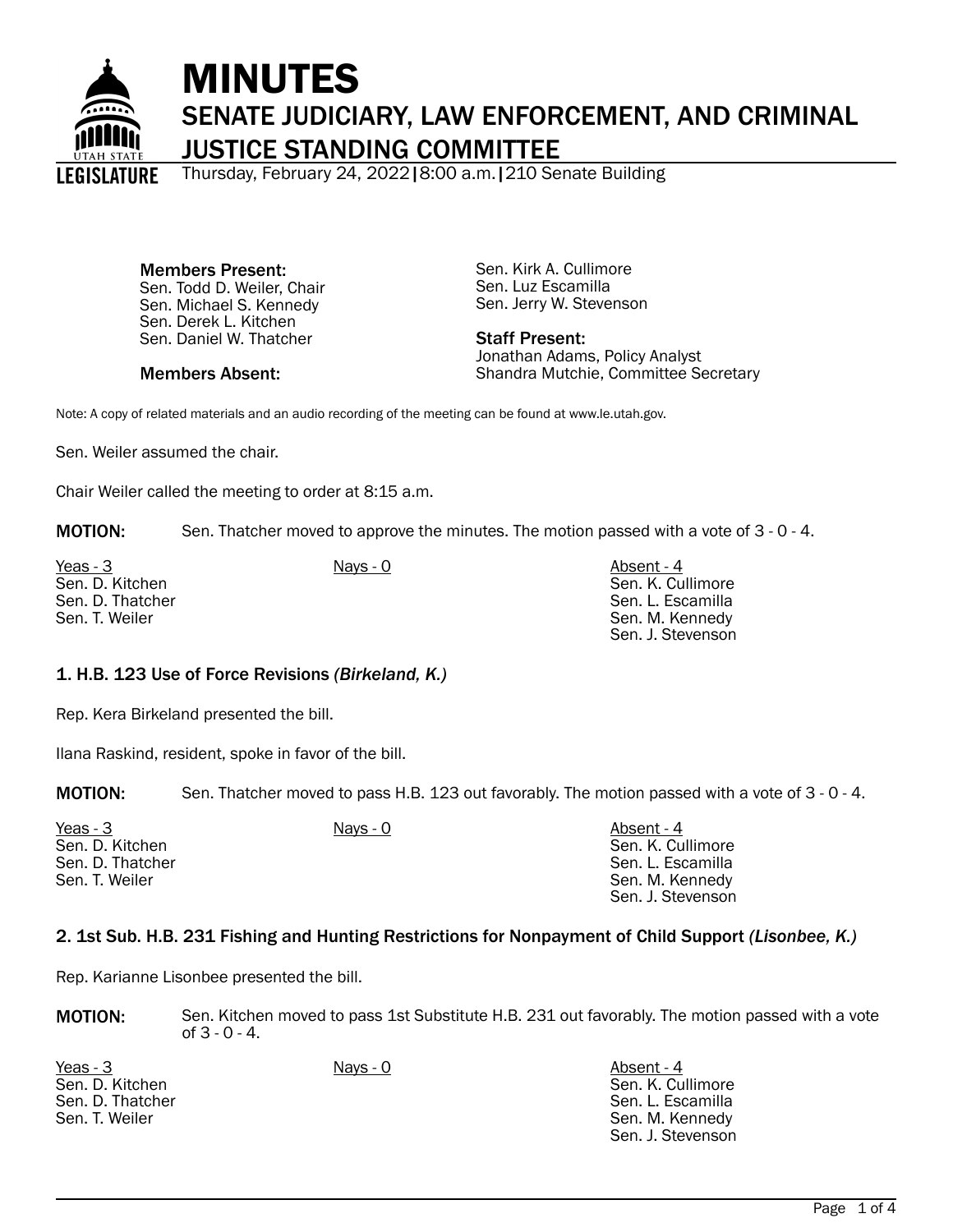#### SENATE JUDICIARY, LAW ENFORCEMENT, AND CRIMINAL JUSTICE STANDING COMMITTEE **Fig. 10.22** STANDING COMMITTEE

#### 3. 1st Sub. H.B. 132 Uniform Easement Relocation Act *(Snow, V. L.)*

Rep. Lowry Snow presented the bill.

MOTION: Sen. Thatcher moved to pass 1st Substitute H.B. 132 out favorably. The motion passed with a vote of  $4 - 0 - 3$ .

Yeas - 4 Nays - 0 Nays - 0 Absent - 3 Sen. M. Kennedy Sen. D. Kitchen Sen. D. Thatcher Sen. T. Weiler

Sen. K. Cullimore Sen. L. Escamilla Sen. J. Stevenson

#### 4. 1st Sub. H.B. 320 Guardianship Bill of Rights *(Abbott, N.)*

MOTION: Sen. Thatcher moved to replace 1st Substitute H.B. 320 with 2nd Substitute H.B. 320. The motion passed with a vote of 3 - 0 - 4.

| Yeas - 3         | Nays - 0 | Absent - 4        |
|------------------|----------|-------------------|
| Sen. D. Kitchen  |          | Sen. K. Cullimore |
| Sen. D. Thatcher |          | Sen. L. Escamilla |
| Sen. T. Weiler   |          | Sen. M. Kennedy   |
|                  |          | Sen. J. Stevenson |

Rep. Nelson Abbott presented the bill.

Andrew Riggle, Disability Law Center, spoke in favor of the bill.

MOTION: Sen. Thatcher moved to pass 2nd Substitute H.B. 320 out favorably. The motion passed with a vote of 4 - 0 - 3.

Yeas - 4 Nays - 0 Nays - 0 Absent - 3 Sen. M. Kennedy Sen. D. Kitchen Sen. D. Thatcher Sen. T. Weiler

Sen. K. Cullimore Sen. L. Escamilla Sen. J. Stevenson

#### 5. H.B. 329 Weapon Possession Penalty Amendments *(Teuscher, J.)*

Rep. Jordan Teuscher presented the bill.

Clark Aposhian, Chair, Utah Shooting Sports Council, spoke in favor of the bill.

Cynthia Zumwalt, State Director, DC Project, spoke in favor of the bill.

MOTION: Sen. Thatcher moved to pass H.B. 329 out favorably. The motion passed with a vote of 4 - 0 - 3.

Yeas - 4 Nays - 0 Nays - 0 Absent - 3 Sen. M. Kennedy Sen. D. Kitchen Sen. D. Thatcher Sen. T. Weiler

Sen. K. Cullimore Sen. L. Escamilla Sen. J. Stevenson

Sen. Kitchen assumed the chair.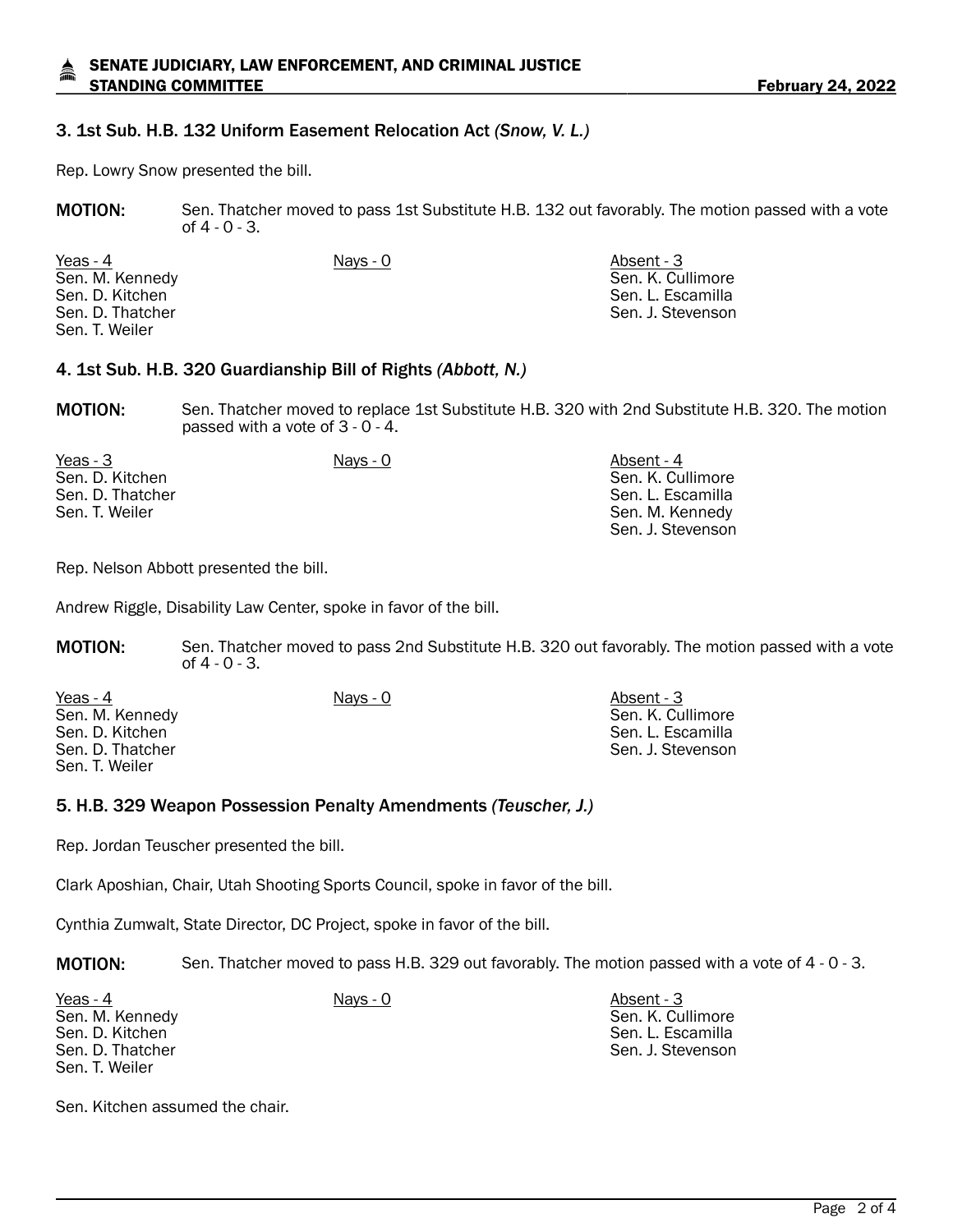# SENATE JUDICIARY, LAW ENFORCEMENT, AND CRIMINAL JUSTICE STANDING COMMITTEE **Fig. 10.22** STANDING COMMITTEE

# 6. S.B. 231 Preliminary Hearing Amendments *(Weiler, T.)*

Sen. Weiler presented the bill with the assistance of Mark Moffat, Criminal Defense Lawyer.

MOTION: Sen. Weiler moved to move to next agenda item. The motion passed with a vote of 4 - 0 - 3.

Yeas - 4 Nays - 0 Nays - 0 Absent - 3 Sen. M. Kennedy Sen. D. Kitchen Sen. D. Thatcher Sen. T. Weiler

Sen. K. Cullimore Sen. L. Escamilla Sen. J. Stevenson

Sen. Weiler resumed the chair.

#### 7. 1st Sub. H.B. 345 Public Safety Employee Personal Data Amendments *(Wilcox, R.)*

Rep. Ryan Wilcox presented the bill.

**MOTION:** Sen. Thatcher moved to pass 1st Substitute H.B. 345 out favorably. The motion passed with a vote of  $4 - 0 - 3$ .

| Yeas - 4         | Nays - 0 | Absent - 3        |
|------------------|----------|-------------------|
| Sen. M. Kennedy  |          | Sen. K. Cullimore |
| Sen. D. Kitchen  |          | Sen. L. Escamilla |
| Sen. D. Thatcher |          | Sen. J. Stevenson |
| Sen. T. Weiler   |          |                   |

#### 8. 2nd Sub. H.B. 351 Domestic Violence Modifications *(Pierucci, C.)*

Rep. Candice Pierucci presented the bill.

**MOTION:** Sen. Kitchen moved to amend 2nd Substitute H.B. 351 with Amendment #1. The motion passed with a vote of  $4 - 0 - 3$ .

#### Amendment 1 2nd Sub. H.B. 351

1. Page 4, Lines 88 through 98:<br>88 (k) the director of the Utah I

(k) the director of the Utah Division of Indian Affairs, or the director's designee:

(I) the chief administrative officer of the Office of Homeless Services, or the officer's designee;<br>89  $\{(\dagger) \}$  (m) one individual who represents the Administrative Office of the Courts appointed

- 89  $\frac{(\{l\})}{\{m\}}$  one individual who represents the Administrative Office of the Courts appointed by <br>90 the state court administrator:
- 90 the state court administrator;<br>91  $\frac{f(m)}{m}$  (n) one individual approximate
- $\{\{m\}\}\$ (n) one individual appointed jointly by the Utah League of Cities and Towns and the 92 Utah Association of Counties;<br>93 <del>((n)</del> (o) one individual who
- $\{\hat{n}\}\$ (o) one individual who represents the Statewide Association of Prosecutors appointed 94 by the association;<br>95  $\frac{(-6)}{10}$  (p) one ind
- 95  $\left[\frac{(\theta)}{(\theta)}\right]$  one individual who represents the Utah Association of Criminal Defense Lawyers 96 appointed by the association; and appointed by the association; and
- 97  $\{\frac{(p)}{(q)}\}$  (q) the following individuals appointed jointly by the president of the Senate and the
- 98 speaker of the House of Representatives:
- 2 . Page 6, Lines 154 through 157:<br>154 (2) Before November 30{-20
- 154 (2) Before November 30<del>(, 2022, )</del> of each year the task force shall provide a written report to the Law 155 Enforcement and Criminal Justice Interim Committee describing:
- **Enforcement and Criminal Justice Interim Committee describing:**
- 156 (a) the information gathered under Subsection  $(1)(a)$ ; and
- 157 (b) the strategic plan described in Subsection  $(1)\{\overline{(b)}\}$  (c).